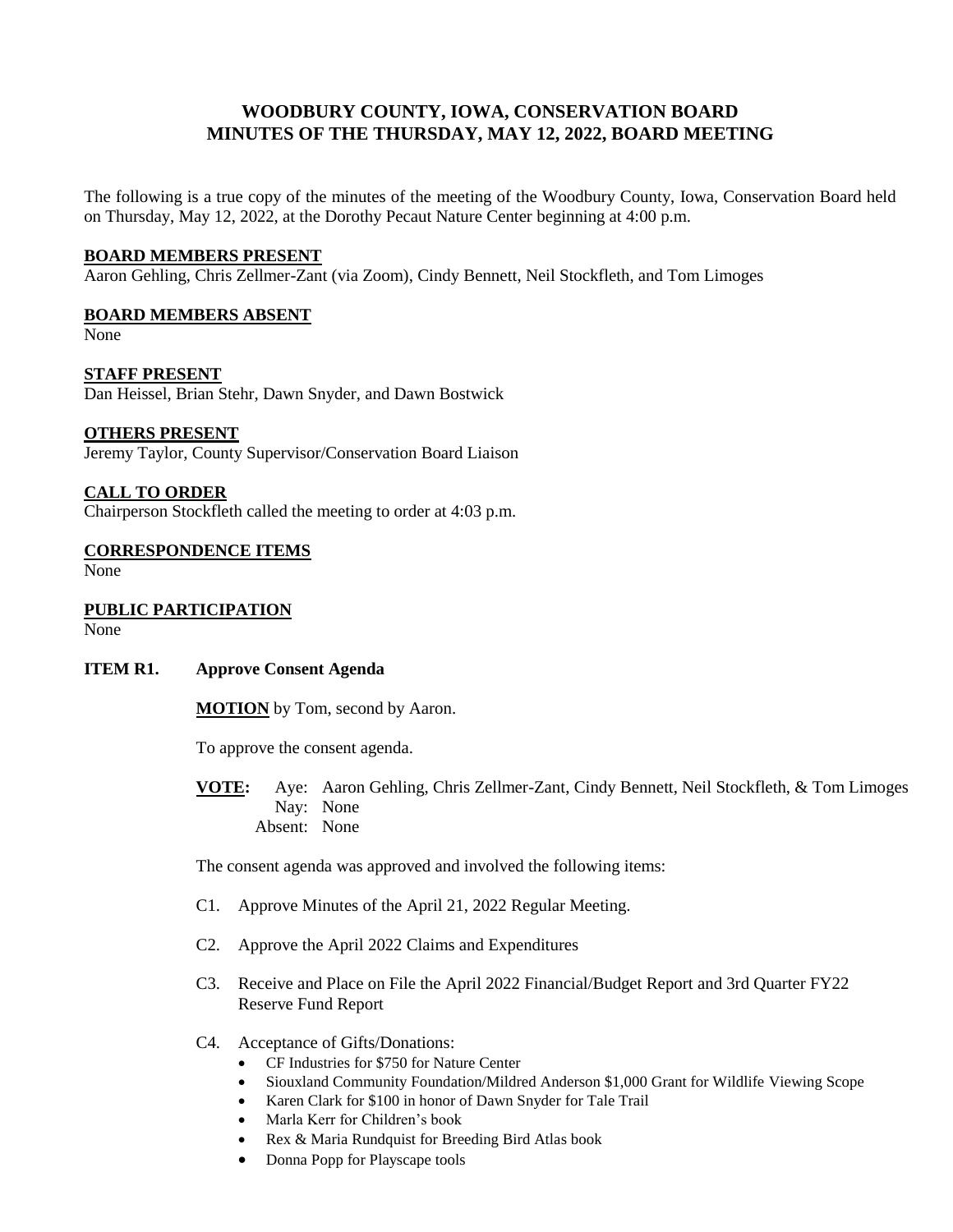## **ITEM R2. Acknowledge the appointment of Seasonal Park Security Guards as Temporary Peace Officers for summer season: May 27 – September 5, 2022**

Dan announced the three individuals who have been hired so far to work as seasonal security guards in the parks on weekends and holidays from Memorial Day weekend through Labor Day weekend. He asked that these individuals be officially appointed by board action as temporary peace officers for the department. There may be one or two more added later.

Discussion was held regarding the security guard duties. Dan explained that unless they are certified officers, they are not able to make arrests or carry a weapon. They patrol the parks, talk to guests to inform them of the rules, and call the ranger on duty or the sheriff's office for backup if necessary. Dan stated that the position is not attracting certified officers anymore at the current pay rates, and that may need to be addressed for next year.

**MOTION** by Cindy, second by Tom.

To designate the following seasonal park security guards as temporary peace officers for the 2022 season (May  $27$  – September 5): Molly Bixenman, Lance Dunkelberger, and Marcello Greco.<sup>22-15</sup>

**VOTE:** Aye: Aaron Gehling, Chris Zellmer-Zant, Cindy Bennett, Neil Stockfleth, & Tom Limoges Nay: None Absent: None

### **ITEM R3. Capital Improvement Projects Update**

#### **1. Brown's Lake Projects**

#### **a. Road Project**

Dan reported that the campground roads are done except for a couple radiuses that go to the parking lots. They milled the main road down to grade yesterday. They had to take it down a foot to get the grade on the base, and more rock had to be hauled in. The paving machine will start at the very end of the boat ramp Monday morning at 7:00 a.m. and will be done concreting by Monday evening. Then they will start doing the radiuses and the shoulder work. If it doesn't rain, they may finish ahead of schedule.

## **b. Campground Project**

Dan stated that the rest of the campground project has been running behind because of the weather. The ground had been too cold for the grass to grow, but the seeding was finished up today. The pumps need to be hooked up to the electric but some of the supplies needed are still on order. There is some dirt work to do, and the pads need to be rocked. He predicted that only a portion of the campground will be opened initially.

#### **c. Concession Project**

 $\overline{a}$ 

Dan gave an update on the concession project stating that the building is up, and the roof and overhang are on. The electricians will start next week, and the plumbers will come after the drywall is hung. Paddle boats and docks have been ordered, and kayaks have been purchased. Dan is hesitant about advertising for the concession worker positions not

<sup>&</sup>lt;sup>22-15</sup> To designate the following seasonal park security guards as temporary peace officers for the 2022 season (May 27 – September 5): Molly Bixenman, Lance Dunkelberger, and Marcello Greco.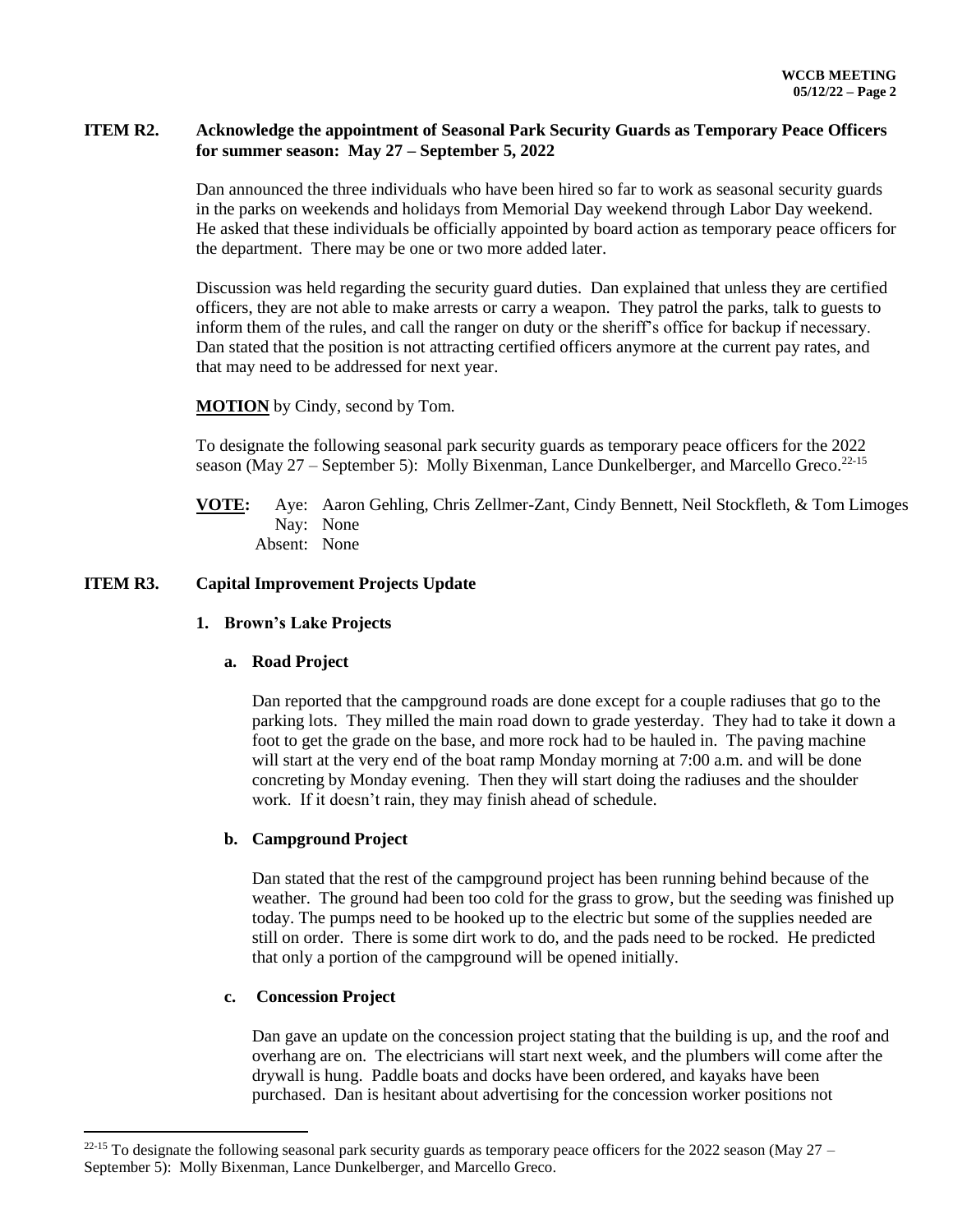knowing when the septic system will be approved. Neil suggested bringing in a couple portable toilets to aid in opening sooner. Dan stated that JEO has been hired to work through the permitting with the DNR. If the DNR determines a system needs to be engineered, that work will also have to be hired out.

## **d. Oak Ridge Unit One Dam Repair**

Dan stated that pipe was ordered early in the year for the Oak Ridge dam repair, but it still hasn't arrived. Fines are supposed to be imposed on the contractor if the work is not completed by July 1, but Dan said the fines may need to be waived if there continues to be a supply issue that is out of their control.

### **ITEM R4. Board member/staff reports**

### **1. Administrative items**

Dan reported on the following items:

### **a. June Meeting Date**

The next meeting will be held at 4:00 p.m. on June 9, 2022, at Brown's Lake.

## **b. Carryover of FY22 Funds for Motor Vehicles to FY23 Budget**

Dan reported that the chassis cab truck order was cancelled by Chevy and cannot be reordered. Brian stated that he called the dealers who had submitted bids last time. He was told that Ford can't get pricing until December, Chevy will be able to get pricing in June and place orders in July, and Ram can't order fleet vehicles until August. Additionally, the 34 ton truck hasn't been built yet and may not be built before July 1<sup>st</sup>. Dan explained that items cannot be paid for before they are received, so he talked to the budget director about carrying over a portion of the motor vehicles budget to the next fiscal year's budget due to unavailability of trucks. He was told the conservation board would need to approve a motion to ask to have restricted funds on general basic for specific line items and provide exact dollar amounts. Then a request will have to be taken to the supervisors for approval.

**MOTION** by Tom, second by Aaron.

To approve and authorize the director to request general basic restricted funds to carry over from the motor vehicles budget into next fiscal year in the amount of \$41,717 for a 1-ton chassis cab truck and  $$24,402$  for a  $\frac{3}{4}$  ton Ford truck.<sup>22-16</sup>

#### **VOTE:** Aye: Aaron Gehling, Chris Zellmer-Zant, Cindy Bennett, Neil Stockfleth, & Tom Limoges

- Nay: None
- Absent: None

#### **c. Old Business**

None

 $\overline{a}$ 

<sup>&</sup>lt;sup>22-16</sup> To approve and authorize the director to request general basic restricted funds to carry over from the motor vehicles budget into next fiscal year in the amount of \$41,717 for a 1-ton chassis cab truck and \$24,402 for a ¾ ton Ford truck.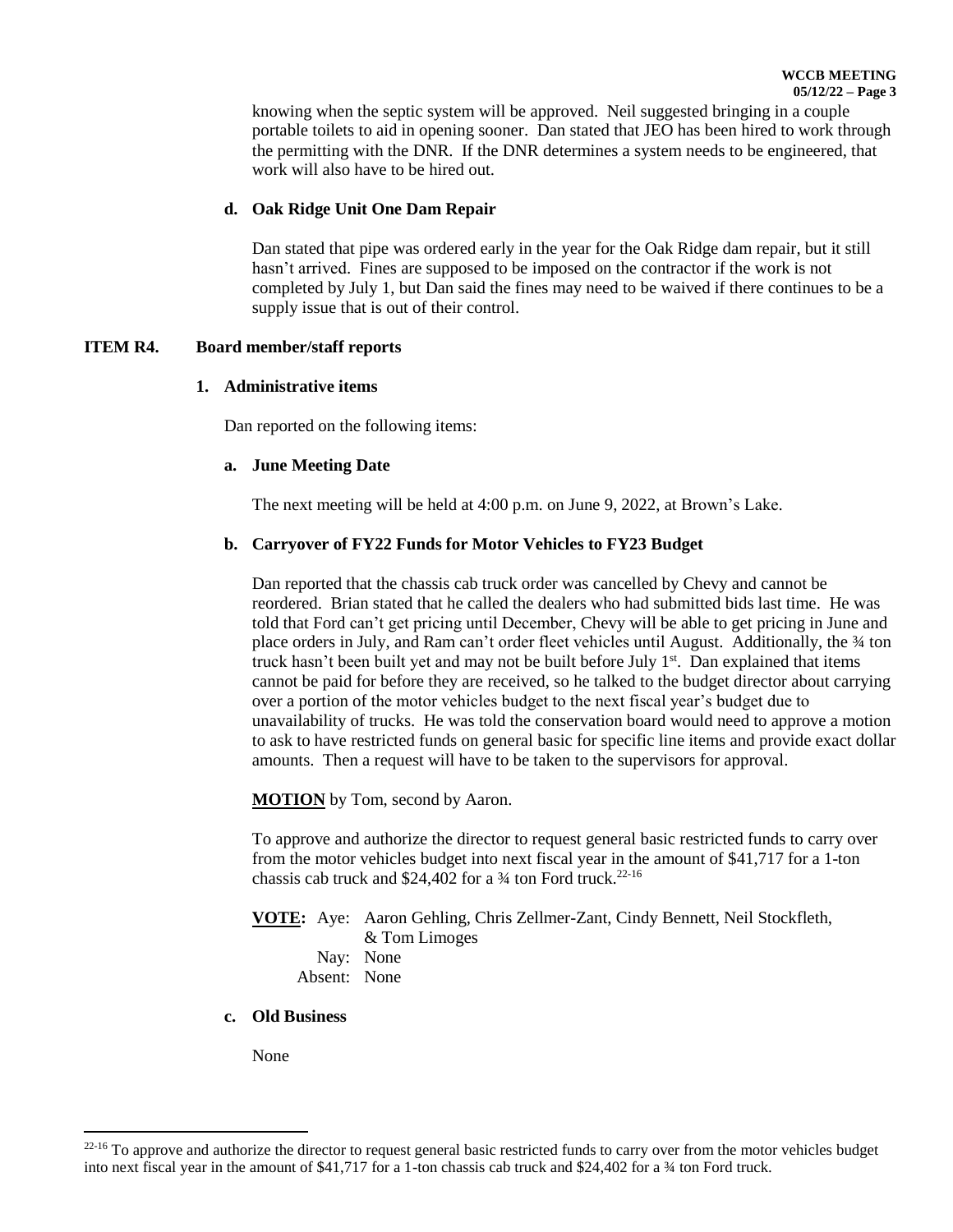## **d. Other Business**

None

## **2. Nature Center Security Cameras**

Supervisor Taylor reported that the board of supervisors approved a one-time allocation of \$5,229.89 from gaming revenue for the nature center security camera system. Board members expressed appreciation to Jeremy for his efforts. Brian reported that the cameras have been ordered.

## **3. Nature Center Activities**

Dawn reported on the following Nature Center activities:

- The programs and visitors report for April was presented.
- Summer day camps are approximately 85% full.
- Dawn received notice today of a Missouri River Historical Development grant award in the amount of \$15,000 for an outdoor learning shelter. The check will be presented on May  $18<sup>th</sup>$ at the Lewis & Clark interpretive center. This will cover approximately half what is needed. A grant request of \$20,000 has been submitted to the Sioux City Rotary.
- The AmeriCorps intern will be starting next week. Four interns will be starting on May  $23<sup>rd</sup>$ and one on June 1<sup>st</sup>.
- The Sioux City Journal had an article about the tale trail on the front page on April 23<sup>rd</sup>.
- The Missouri River Runners will be hosting a 20K and 8K run at the nature center. They will split the proceeds between Stone Park and the nature center for trail maintenance.
- Nature Calls packets have been delivered to board members to request sponsorships and donations.

# **4. Park Activities**

Brian reported on the following park activities:

- Camping opened on April  $29<sup>th</sup>$ , but the first couple weekends were slow.
- Staff completed a good burn at Owego on Tuesday, and it is expected to revegetate quickly.
- Staff has been working on food plots disking and applying preemergent.
- Aaron asked about pumping earlier this year. Brian stated that the intention is to get ahead of it and shoot for about August.

## **5. Board Information**

Neil asked about the current water level at Brown's Lake, and Dan estimated that it is at the level it was in February. Dan explained that MidAmerican had stopped pumping for a month and a half to repair a butterfly valve but started pumping again within the last two weeks. MidAmerican is confident with the water study and that it isn't necessary to increase the pump size. They are planning to have a public meeting in the future.

## **6. Other Business**

Dan stated that he sent Jeremy information on the \$750,000 AARPA request for water and sewer at the campgrounds. Jeremy explained that there is \$10 million available, but it is much more restricted now and this project would be a very allowable use. The request is on the supervisors' agenda for Tuesday, May  $17<sup>th</sup>$  at 4:30 p.m. Jeremy stated that he will highlight that the project is